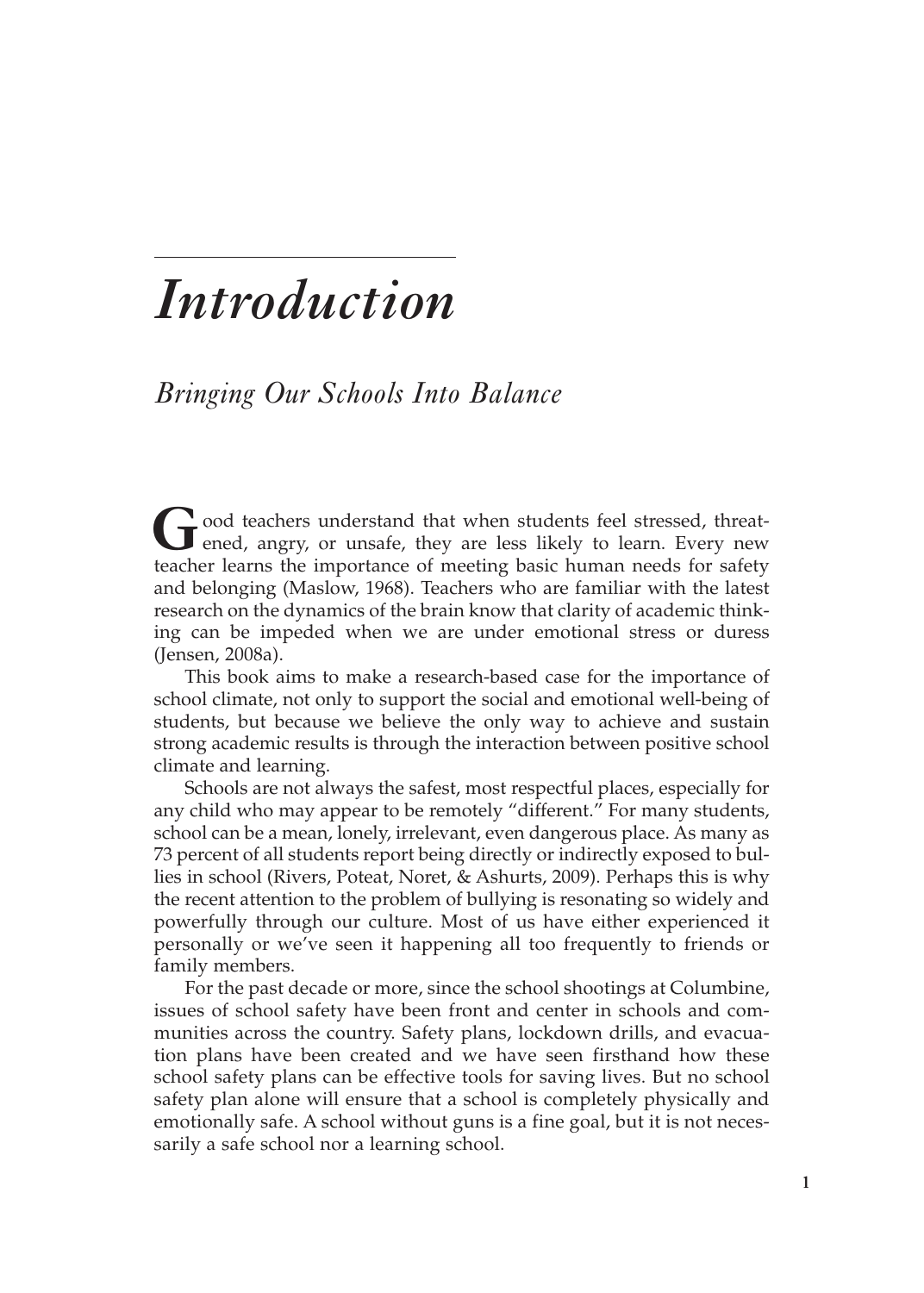#### **BEYOND BULLYING, BEYOND COMPLIANCE**

The tragedy and injustice of bullying is finally becoming clear to educators, parents, school officials, and state leaders. While new anti-bullying laws, better school policies, and zero-tolerance disciplinary models may be a welcome attempt to ensure that adults begin to more fully address the suffering, humiliation, and social isolation imposed by bullies, in our view, they will not solve these complex problems. We know that all too often such new initiatives in our schools amount to little more than window dressing that fails to address deeper, more systemic problems. Despite all the media attention being paid to bullying, the problem facing schools today is not simply a problem of bad kids (e.g., bullies). Rather, the fundamental issue in schools relates to the overall school climate that encompasses not just bullying and student discipline but the whole relationship of students and adults to school and learning.

The issue of bullying is a symptom of larger social, emotional, and systemic educational problems. When educators aim to make their schools safer, more respectful places, it often follows a focus on achieving higher levels of "student compliance." The underlying belief seems to be, "If those darned kids just did what they were told [by adults] then everything would be okay!"

In the chapters that follow, we will challenge this assumption that safer, more respectful schools are simply places with more rules, harsher penalties for violators, fewer behavior problems, and where kids do just as they are told. Of course, rules are important. But we will show how schools that empower students and partner with them to define, assess, and implement what we refer to as *respectful teaching and school practices* are those that achieve real results for school climate and learning.

School climate is the combined result of the

- Quality of the relationships (both adult and student) within a school
- School's overarching vision, goals, and mission
- Systems of support for students, teachers, and parents that enable the school to achieve its mission
- Roles available to and played by students, teachers, and school leaders
- Opportunities for active, meaningful engagement as learners, leaders, and citizens within the school and community
- Extent to which there is respect, tolerance, fairness, equity, and social justice at every level of the school's culture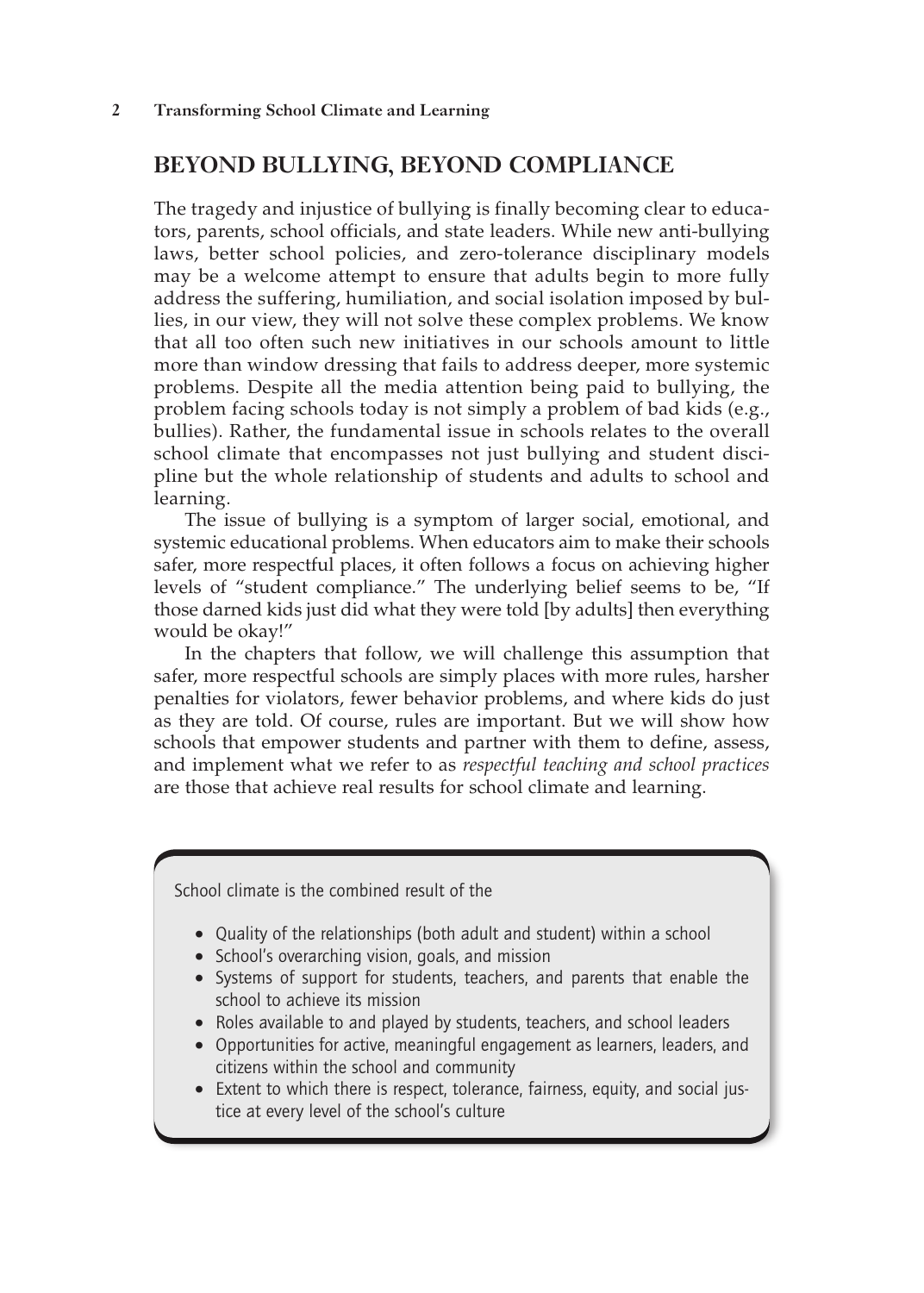The quality of a school's climate goes far beyond "getting the kids to behave" and "comply" with adult demands. In schools that have a positive climate, there is a purposeful vision and systemic mission to link positive school climate and learning. Teachers and students are partners in creating a school culture that values each individual, engages all in learning, and actively supports the success of every member of the community. The school values and promotes civic engagement and service to the larger community. Everyone—adults and students—is an active agent of fairness, social justice, and change. Schools that recognize the limits of compliance and include their students in the process of school improvement are a special brand of schools.

## **GETTING BEYOND PIECEMEAL PROBLEM SOLVING**

There is no doubting the good intentions to improve schools—bullying and harassment prevention programs, school security officers, video cameras in school buses, test preparation programs, diversity training, dropout prevention, lunchroom monitors, curriculum mapping, reading specialists, curriculum consultants . . . There is no shortage of problems in schools (or any place where hundreds or thousands of people are put together day after day, year after year). And for every problem, schools offer a well-intended solution usually involving some new program, policy, or staff position. But like the carnival game of Whac-A-Mole, when a problem is pushed down in one place, a new problem seems to jump up somewhere else.

This common and never-ending strategy of identifying individual problems to solve one at a time, exerting our best efforts as wise and experienced adults, hasn't, as yet, eradicated problems in schools. In fact, our concerted efforts to raise test scores may be exacerbating other problems narrowing the curriculum, sapping the joy of learning, ignoring developmental needs, lessening time for physical activity, pushing out struggling students, raising stress levels for teachers and students, and instead of valuing the whole child, students can be reduced to mere test results as part of subgroups on the big NCLB scorecard.

This approach to using "expert" (read adult) knowledge to try to solve school problems ignores the basics of what we know about human nature and the change process. Endless experience supports the age-old wisdom, you can lead a horse to water but you can't make it drink—reform imposed from above rarely sticks. Our deepest educational thinkers—such as Michael Fullan, Seymour Sarason, and John Goodlad—marshal a lifetime of research showing the futility of top-down reform. Change does not happen from the outside; change is not something that can be imposed on people. In human institutions such as schools, lasting and meaningful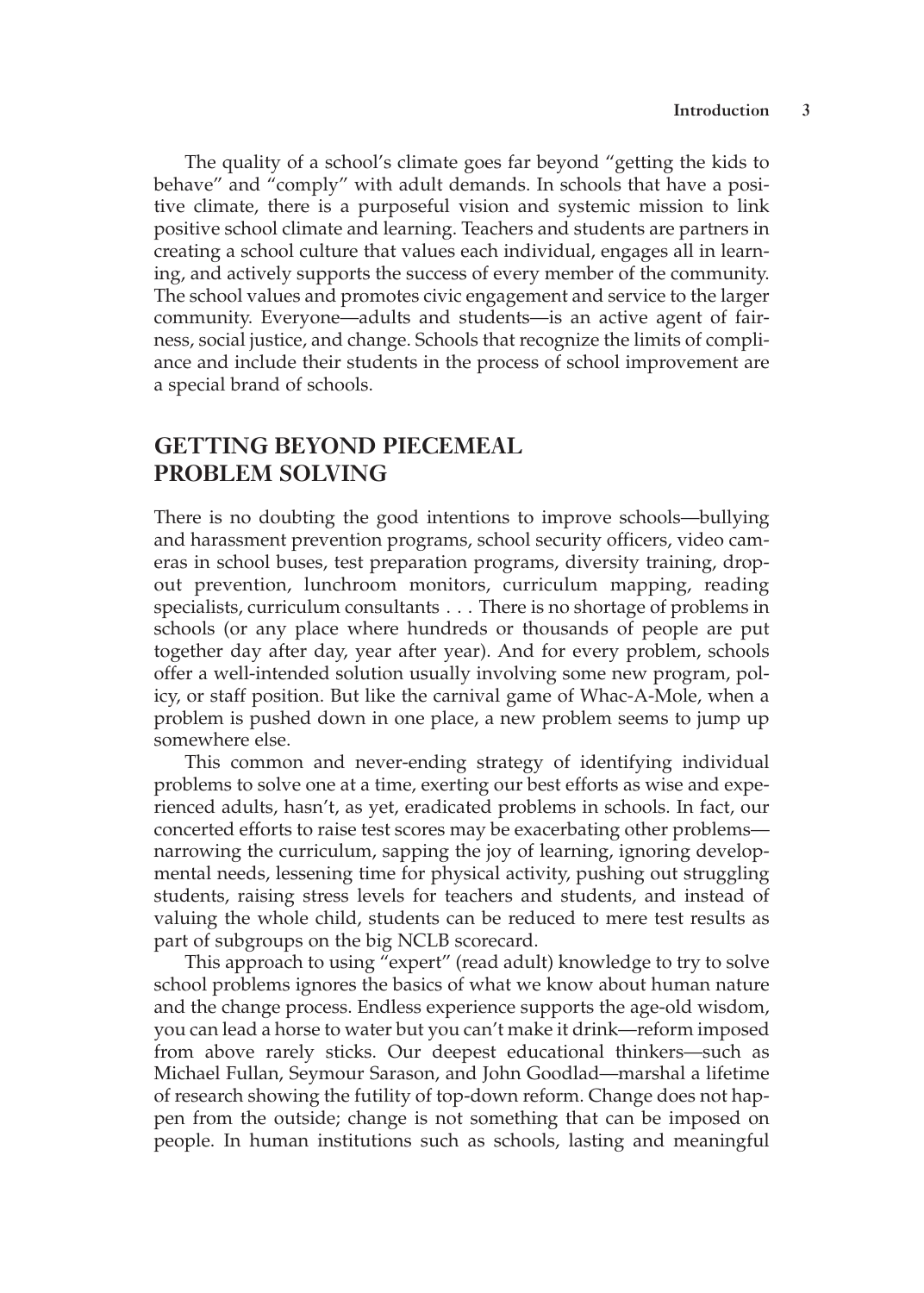#### **4 Transforming School Climate and Learning**

change must come from within the school, employing the primary resource schools have—the energy, ideas, expertise, and goodwill of every individual in the school community.

Our experience as educators and our research with schools has demonstrated the power of positive school climate to simultaneously improve school safety and academic achievement. In fact, the case we wish to make is that the only way to sustain improvement in academic achievement is to improve school climate and culture for faculty and students in the school. Unless students feel safe at school, feel a sense of belonging, and feel valued in the learning process, it is unlikely we will see students perform anywhere close to their potential. For too long, schools have separated issues related to academic results from those tied to school violence, student relations, and respect. We have found, in our work with schools throughout the nation, that these issues are inextricably linked—improve respect in schools and learning improves. Without respectful and safe schools, the learning environment is compromised.

As schools wrestle with pressing issues of improving academic performance while also trying to stop bullying and other ways students mistreat each other, why does anyone need a book on school climate? Certainly there is an urgent need to respond to egregious and dangerous student behavior to assure every child is physically safe. But if all we do about bullying is develop more stringent policies, exert more adult authority, and increase consequences for misbehavior, it is not only unlikely there will be a substantive decrease in school violence, but we may worsen other problems. By framing problem solving under the unifying umbrella of school climate, schools can address immediate problems while elevating the overall health of the school and developing organizational capacity to continue the ongoing work of school improvement.

Our studies show that adults and students often share similar desires for their school. They can clearly understand the things that are working well and the things that aren't. The way we see it, in many cases, teachers and students are the real experts on the school experience—they know all too well what does and doesn't work in their schools. They have dreams (and all too fleeting moments of experience) of what really does work to promote learning for every child. While understanding research and "best practices" can help, what matters is the ability of local teachers, leaders, parents, community members, and students to articulate and name their problems and the solutions that they then embrace.

This book aims to make a research-based case for the importance of school climate, not only to support the social and emotional well-being of students but—and this is the most essential argument of the book—also because we believe the only way to achieve and sustain strong academic results is through the interaction between positive school climate, student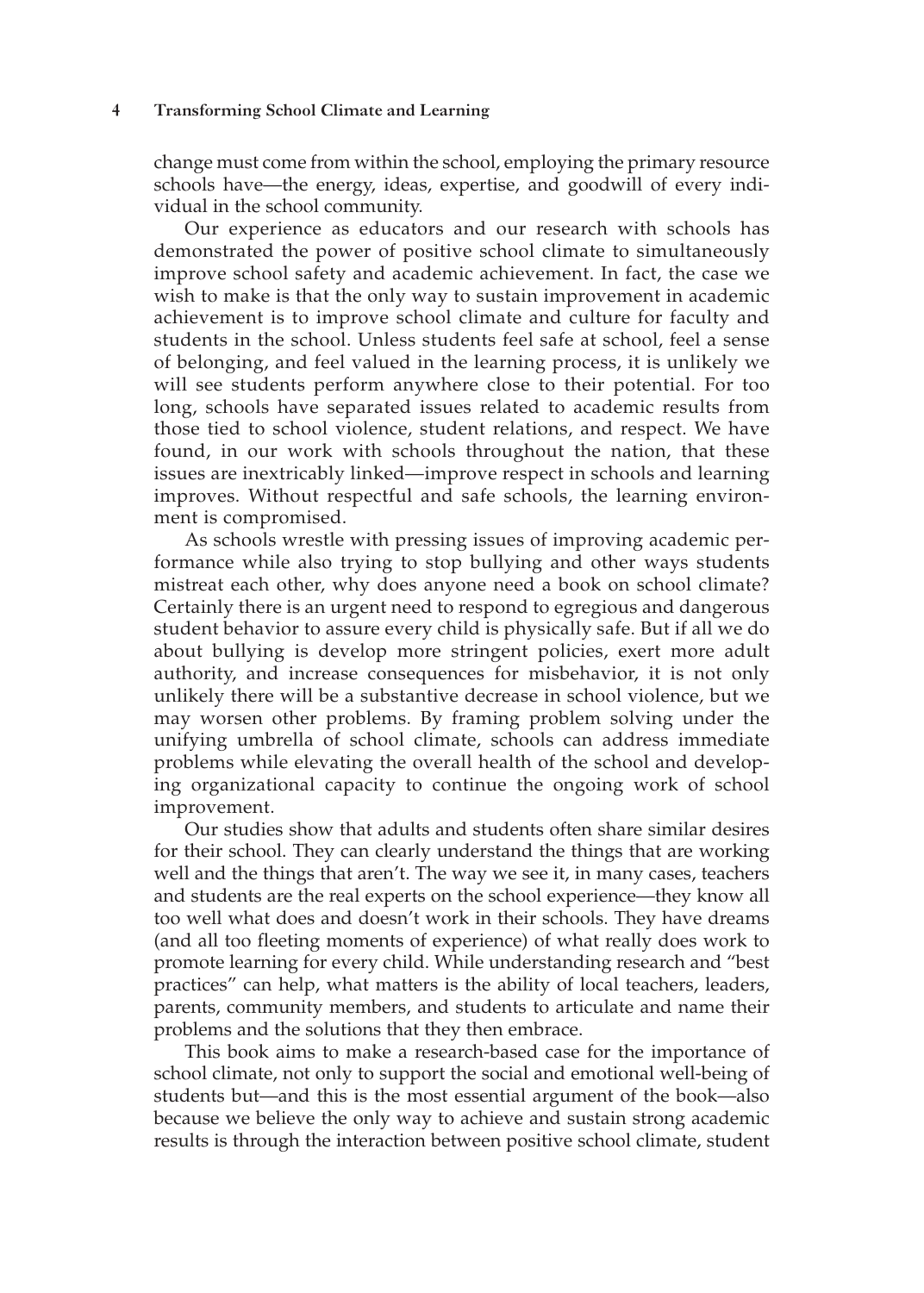engagement, respectful caring relationships, empowerment, and learning. We believe that this book will help school leaders make the powerful and important connection between improving school climate and improving the quality of teaching and learning in a school.

## **THE RATIONALE FOR THIS BOOK: SCHOOL CLIMATE AS A KEY TO SCHOOL SAFETY, STUDENT MOTIVATION, AND ACADEMIC ACHIEVEMENT**

The idea that we can somehow ignore the social and emotional aspects of schooling is just plain silly. Yet, this is precisely what many schools have done for nearly a decade under No Child Left Behind (NCLB) and during similar periods of our history in public education. We are convinced that the time is now ripe for refocusing our attention on school climate, safety, and respect and the important effects that these have on students' personal, intellectual, social, and civic development.

We welcome the fact that educational leaders and teachers are beginning to adopt a more balanced perspective about the things that truly matter in education. There is increasing interest in unifying what we know about human dignity, freedom, happiness, and leadership in complex systems like schools with what we know about the conditions in which human beings thrive and grow.

This is not some recycled "touchy-feely" school reform agenda. Its roots can be found deep within the humanistic traditions of our culture and are tied directly to the compelling new research on human development, the brain, and what we now understand about how people learn.

We think school climate is like the air we breathe or the soil in which we plant a seed to grow. Both the air and the soil provide something that is essential to growth and to life. Learning cannot be achieved in the midst of a hostile, threatening environment. As Jerome Freiberg (1999), an eminent researcher in the field of school climate research, says, "Much like the air we breathe, school climate is ignored until it becomes foul" (p. 1). We are all too familiar with the results of toxic school environments. School shootings such as Columbine (U.S. Secret Service, 2002) and the more recent tragedies at South Hadley and Virginia Tech can all be linked to the impact of bullying and an alienating school environment.

In recent years, forty-four states have adopted tough new anti-bullying laws in response to the increased recognition of this problem in schools. We know from conversations with Kevin Jennings, assistant deputy secretary for Safe and Drug-Free Schools for the U.S. Department of Education, that the Title IV program formerly dedicated to "safe and drug-free schools" has been reframed to focus on evaluating and improving school climate. Under the new safe schools model, all schools will soon be asked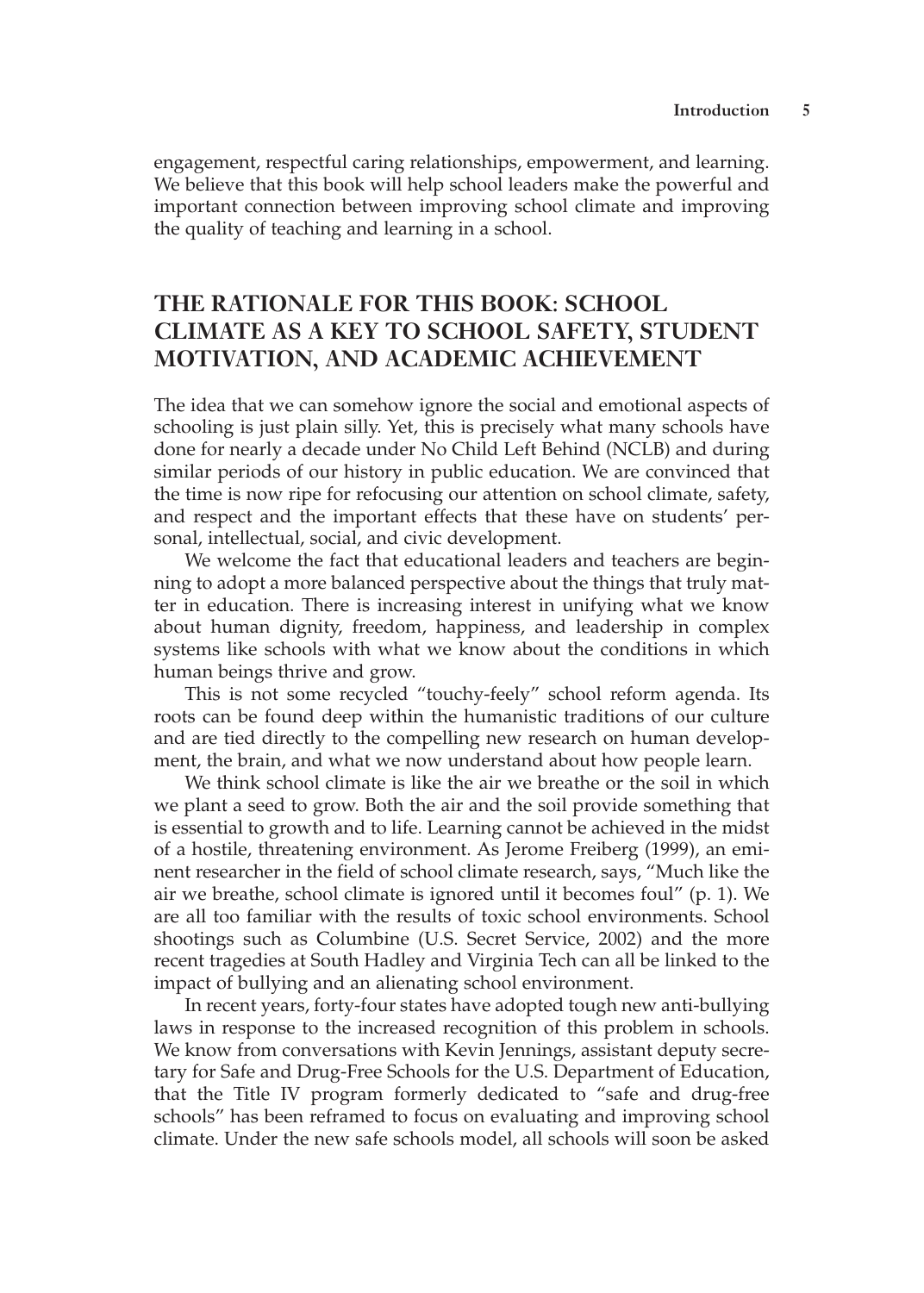#### **6 Transforming School Climate and Learning**

to evaluate school climate from both student and adult perspectives, in addition to academic achievement, and assess how well they are meeting the social, emotional, and educational needs of their students and the needs of their communities. There will be a new kind of accountability to make our schools places where all students feel safe and respected by their teachers and peers.

Our research on respectful schools has shown us that it is the daily acts of kindness and appreciation shown to others that begin to frame school experiences for both students and adults. It is the relationships between teachers and learners, high expectations coupled with adult support, the availability of choices and options, and opportunities for each person's ideas to be heard and valued that have powerful effects on creating respectful schools.

It is difficult to go one day, it seems, without hearing the latest news report about bullying, school violence, school discipline problems, the untenable drop-out rate, and the need to re-engage disinterested learners in our nation's schools. All of these issues relate to school climate and the need to make our schools more personalized, more interesting, engaging, exciting, and meaningful places for our youth.

It is increasingly clear that our schools need to change. Every day, young people come home from schools that have all too often been devoid of engagement, excitement, meaningful choices, and higher-order thinking. At a time when the sheer volume of knowledge; the pace of technological innovation; and highly complex, global, social, economic, cultural, and political problems are growing exponentially, we should by no means be narrowing the curriculum so that we can ensure students pass a simplistic set of standardized tests. Instead, our children need to be expanding their reach, their understanding, and their ability to meet the challenges of the twenty-first century.

The skills needed for the modern world go far beyond the basic knowledge and skills that most state testing demands. In a rapidly changing global economy, our graduates need the skills of problem solving, communication, critical thinking, adaptability, and collaboration (Wagner, 2008). When we focus solely on academic achievement outcomes, we can often lose sight of what is most important—our students and what they need to assure their success. This curricular narrowing not only fails to meet the needs of the twenty-first century, but it also makes our schools less and less engaging for students. Too many students are being left behind as pressures of testing sap much of the energy from the classroom and push many students out of the ever more confining system.

At a time when every child needs a strong and broad education to be prepared for democratic community life, and when students need ever more diverse skills for the dynamic world of the twenty-first century, the narrow focus on test scores and academics is often more limiting than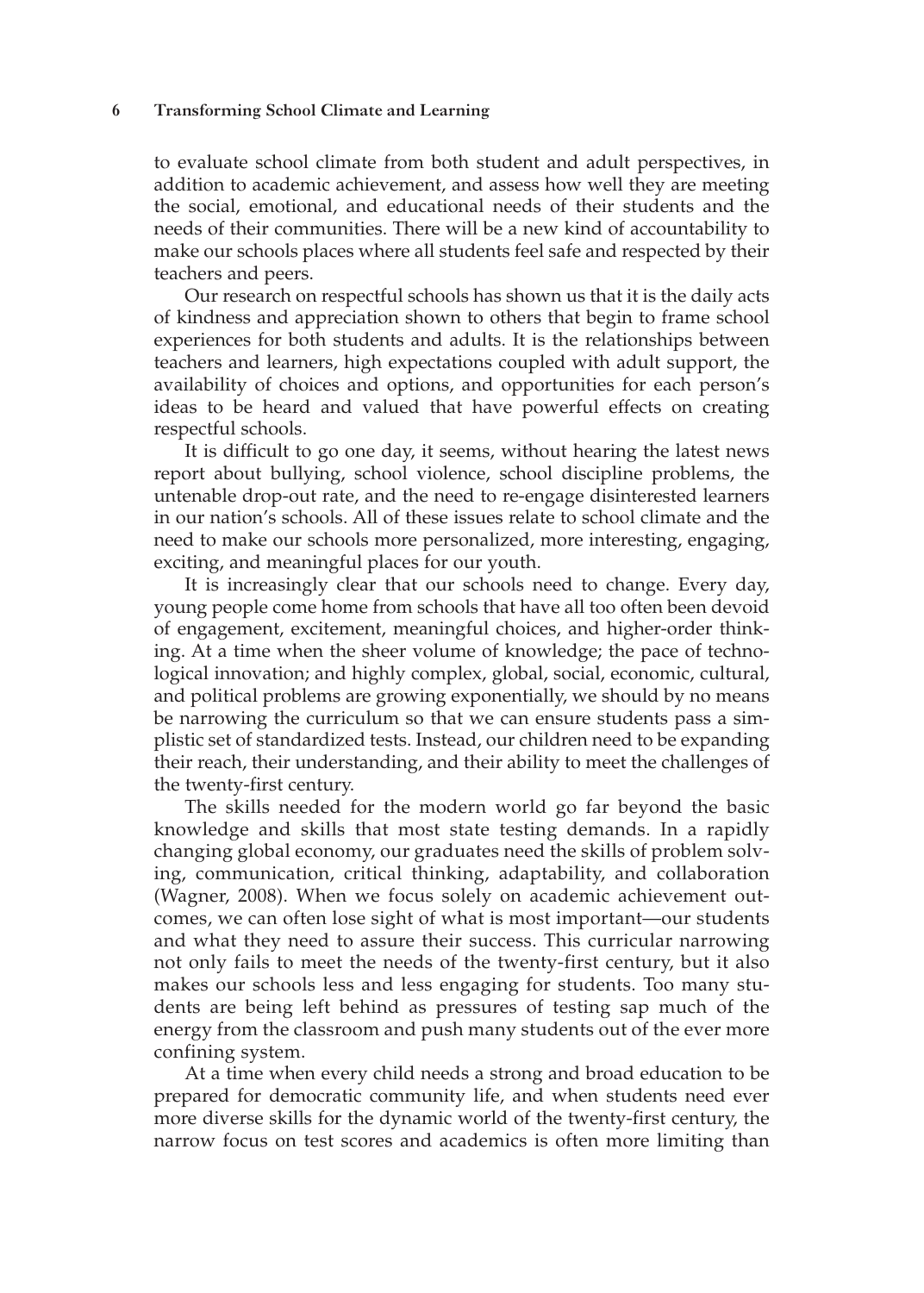liberating. At best, students may be gaining basic factual knowledge and basic skills. Too often, students are simply becoming better test takers, or even worse, being turned off on learning and school by a curriculum that feels far removed from the needs of the twenty-first century.

## **GUIDEPOSTS FOR SCHOOL LEADERS: ADMINISTRATORS, TEACHERS,** *AND* **STUDENTS**

#### **Balancing Leadership Roles and Voices**

The central purpose of this book is to help school leaders improve school climate and learning through the engagement of student leaders and teachers. Using positive peer pressure from a diverse team of student leaders, along with collaborative action research, schools can develop the capacity for sustained improvement in school climate and, as a result, improvements in learning.

This book is designed to help school leaders reestablish the equilibrium that seems to have been lost in our schools. We make the case that schools must balance the push for high academic achievement with understanding that academic rigor will not be accomplished without providing a safe and respectful learning environment—a positive school climate—for all students in our schools.

The foundational structure we use for school climate improvement we call SafeMeasures™, a collaborative action research process developed by William Preble and his colleagues at Main Street Academix that has been successfully used in hundreds of schools across the United States over the last decade to improve school climate, expand leadership roles, and improve teaching and learning. We use the label of SafeMeasures throughout the book as one example of a well-structured collaborative action research process that can be applied to build organizational capacity in any setting. SafeMeasures focuses on both of the following:

- 1. A leadership model that includes students and teachers working together to collect and analyze school data
- 2. An action planning and implementation process that results in changes at the school and classroom level to impact climate and learning

The stages of SafeMeasures detailed in the following chapters are the following:

*Stage One: Everyone is a leader: Empowering students and teachers.* This chapter shows how to establish a design team to lead the process that includes students and teachers.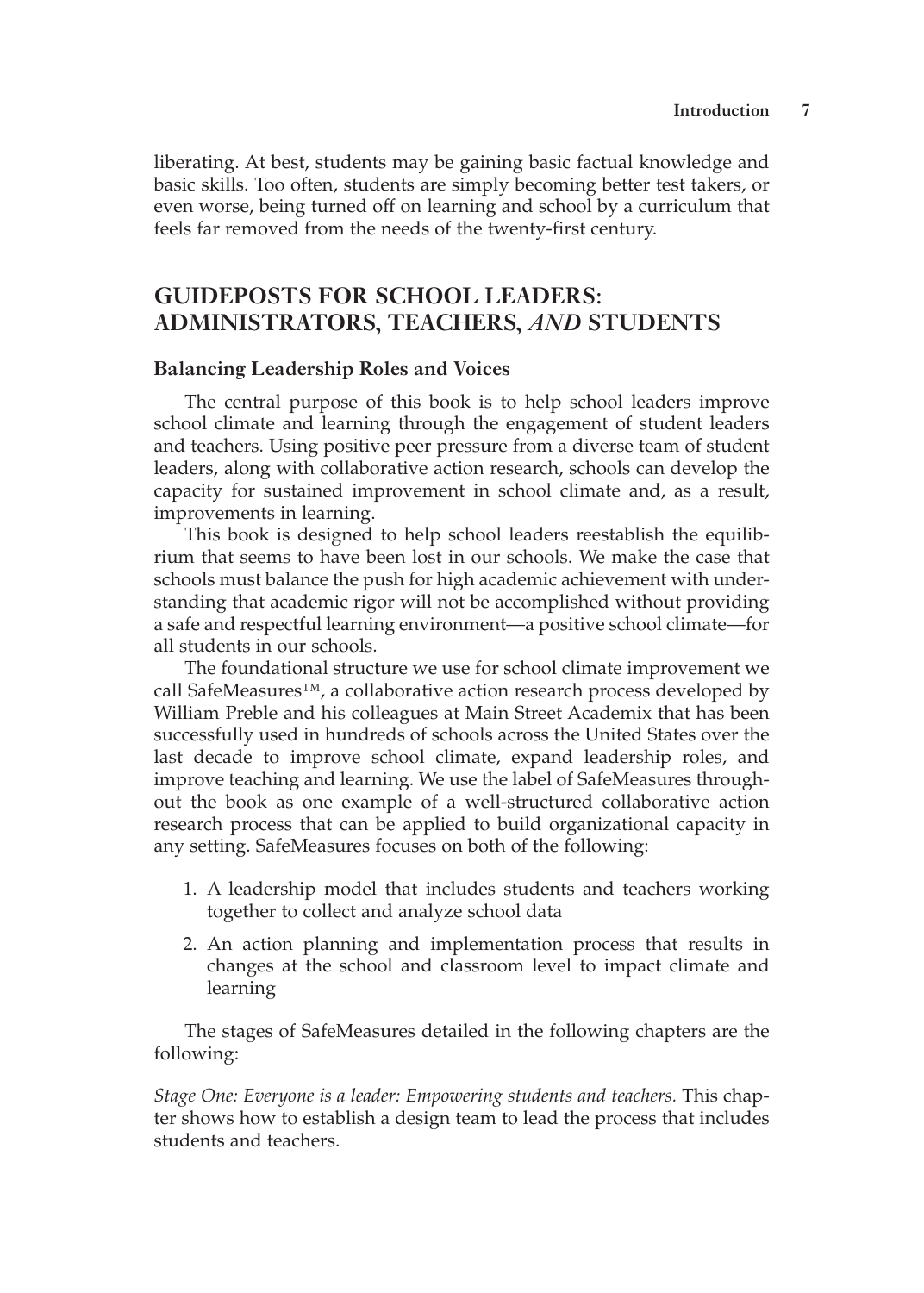#### **8 Transforming School Climate and Learning**

*Stage Two: Including all voices: School climate data collection.* This chapter demonstrates strategies for collecting qualitative and quantitative school climate data in a school.

*Stage Three: Thinking together: Data analysis and goal setting.* This chapter explains how data are used to "change people's minds" about their school's strengths and needs, and how to use data to develop school climate and learning improvement goals.

*Stage Four: Making change happen: Action planning and project development.*  This chapter shows educators how to use the Respect Continuum and a list of research-based action projects to develop a powerful school improvement culture that will dramatically change school climate and student engagement in learning.

*Stage Five: Moving forward together: Sustainability and continuous improvement.* This chapter explains how student leadership and engagement can drive the school improvement process in any school, especially when school climate projects align with academic learning goals.

# **ORGANIZATION OF THE BOOK**

The book is framed around this five-stage process, including leadership team development, data collection and analysis, goal setting, action planning, and sustained school change. The first two chapters lay out the case for school climate and the role of teachers and students as partners in the change process. Chapters 3–6 and 8 detail each stage of the SafeMeasures process, offering not only practical approaches for facilitation but also concrete examples of SafeMeasures in action. In each chapter, we share what we hope are inspiring stories and effective practices of school climate improvement to provide a template for readers to impact climate in their own setting.

These core chapters are organized to be both informative and practical. Each chapter

- Explains the rationale for the particular stage of the process, along with step-by-step procedures to allow readers to implement the process in their own setting
- Is elucidated with a story of "making it real" to show how this stage looks in action, in real school settings
- Concludes with a summary to offer a succinct "how-to" overview of the stage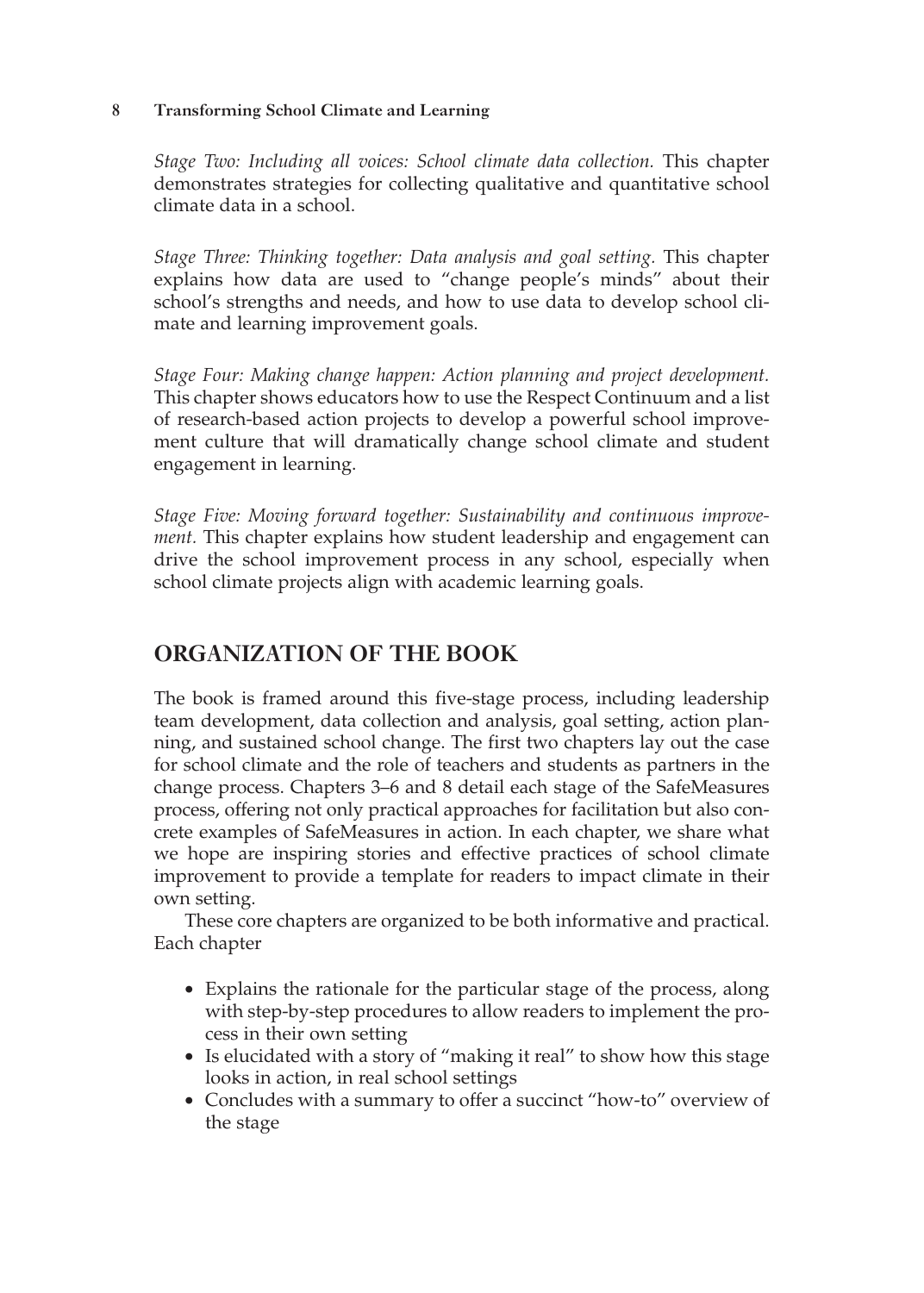• Provides book study questions at the end to guide the reader's own reflection and application of these ideas and to encourage shared reflection within a professional learning community

Because the vast majority of a student's time in school is spent in the classroom, we dedicate Chapter 7 to the critical pillar of engaged teaching and learning. School climate must involve more than just respect in the hallways and lunchroom. The focus of schools ultimately needs to be on the learning environment, and how this embodies the values of social and emotional safety, valuing of every individual, and a culture of respect can profoundly influence the climate of the school. Chapter 7 offers an array of best practices we have seen work in schools that engage students in the learning process and reflect an ethic of respectful teaching and learning.

Chapter 9 concludes the book with consideration of how a focus on school climate can provide a central, organizing framework for all other school improvement initiatives not only in individual schools but also on a more systemic level.

#### **WHY READ THIS BOOK?**

There is no shortage of literature talking about how to improve American education. Some offer practical solutions aimed at particular problems but fail to address the structural and cultural conditions that can undermine implementation of these ideas. Other books suggest revamping schools or the educational system and might offer a future direction but do little to address the immediate challenges confronting educators daily.

This book aims to reframe the dialogue from

- Piecemeal programs aimed at individual issues to a more holistic approach that creates the underlying conditions in the school climate and culture to subsequently help schools address the array of challenges and goals they face
- A limiting and futile focus on simply eliminating unacceptable behaviors to more liberating and expansive attention on how to teach, support, encourage, and honor positive behaviors
- Reacting to problems as they are identified to building organizational capacity for replicable processes that bring stakeholders together to effect and lead solutions for the challenges schools confront
- Reliance on "experts" from outside the school telling schools how to change to the experts inside the school leading the change
- A history of failed reforms and new initiatives to a sustainable model for continual school improvement